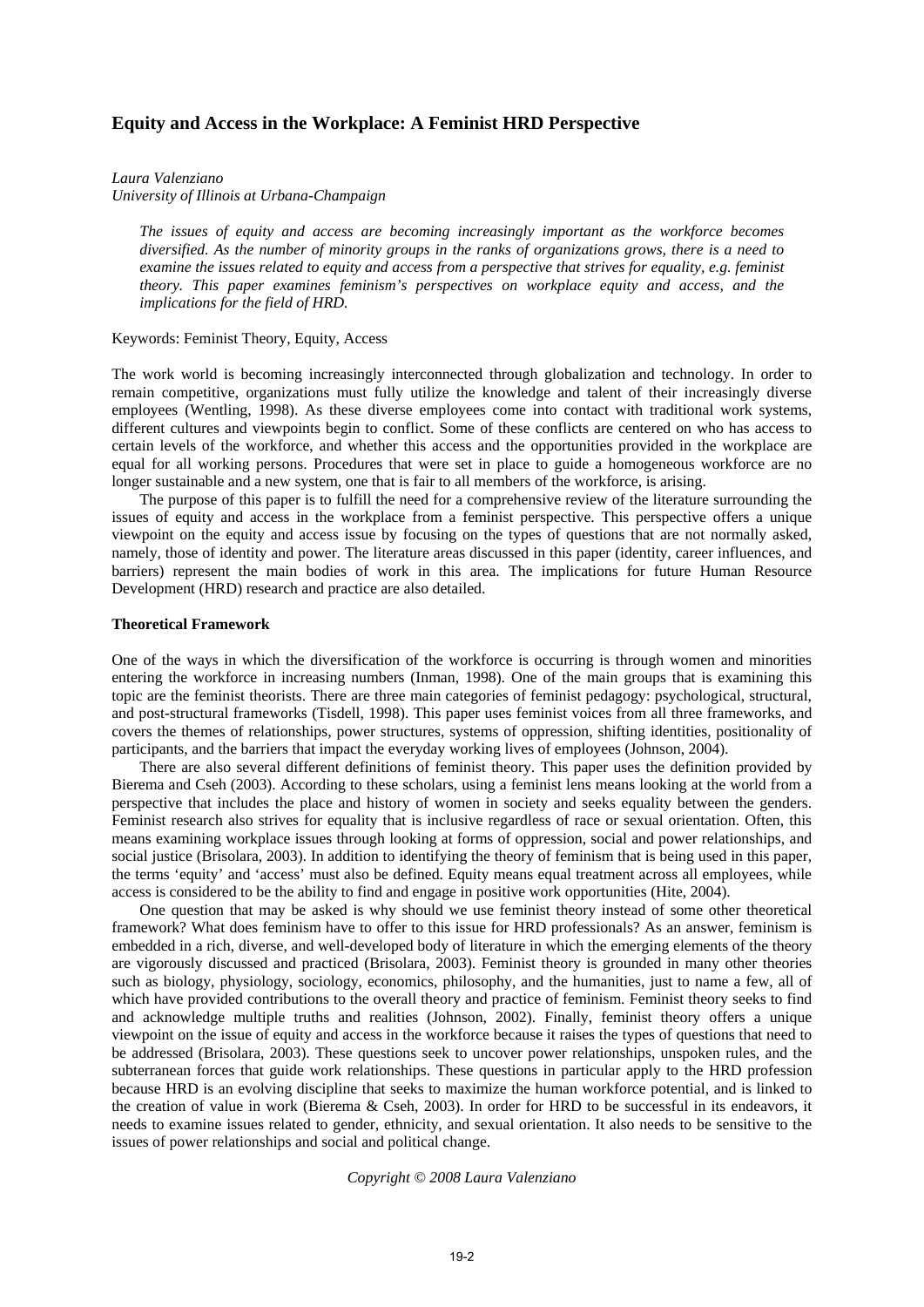### **Method**

This paper began with the author's identification of the need for a comprehensive review of the literature surrounding the ideas of equity and access in the workplace. The peer-reviewed articles collected for this paper were gathered through the Infotrac, ABI-Inform, and EBSCO databases. The search terms 'equity' and 'access' were used along with 'feminism', 'feminist', 'feminist theory', and 'HRD' to identify articles that were appropriate for the topic of this paper. The author of this paper proceeded to examine the text of each article to determine if the article in question indeed represented a sound study or review paper on the chosen topic.

# **Identity and Work**

A person's identity depends on how they define themselves and whether they have positive or negative views of their own self-worth (Bierema, 2001). Part of identity is constituted by the roles that a person has. Gender is one of the main role identities of people that affects equity and access in the workforce. Women and minorities in particular tend to have multiple roles, many of which are informal and depend on the relationships that they are involved in. In a work situation, these informal relationships are usually not strongly valued. This devaluation of certain identity elements is part of the reason that these groups may not identify as well with their work. While these work relationships are very important, they can reinforce traditional power relations as women and minorities struggle to adapt to a workplace that does not accept or fit their complex identities.

Another main component of a person's identity that affects their work is their race and/or ethnicity. In the late 1970s, there were no ethnic minority women in corporate management, and more than thirty years later, the numbers are still shockingly small, much less than the number of women managers (Bernier & Rocco, 2003). Traditionally, workers of color have had a much harder time fighting discrimination in hiring and promotion (Higginbotham, 2004). The background factors that affect this group's identity in the workforce are much more important than for other groups, because racial and ethnic minorities are often socialized to speak about race as a factor that influences their lives, while the traditional policy in many organizations is to be "color blind" and not see race, and therefore not see the racial barriers and discriminations that occur.

A person's sexual orientation is a major component of their identity, one that many workers do not choose to voluntarily disclose if they belong to a minority group (Badgett, 1995). If the workplace discriminates against people with these orientations, then lesbian, gay, bisexual and transgender employees may find themselves in a diminished and potentially hostile career environment. In these circumstances, promotion and advancement becomes nearly impossible, despite the fact that this discrimination is illegal. This in turn may lead to long-term psychological, political, and economic consequences. Thusly, lesbian and gay employees may be pressured by their communities to not disclose their sexual orientation, or to act as a traditional heterosexual worker. In order to prevent sexual orientation discrimination, polices must be enacted from the top down, and modeling at all levels of the organization must occur to show that sexual orientation is not a factor in management decisions.

Where the borders between different identities become crossed or blurred is where the real issue with equity and access takes place. For example, black women often receive "double marginalization" because of their dual status as both women and racial minorities (Hite, 2004). A term that is often used for this is racialized sexism. The point is that when an individual has an identity that belongs to a non-dominant group, they will experience barriers to equity and access in the workforce, and when they belong to multiple non-dominant groups, these barriers increase exponentially.

### **Career Influences**

The career development of women and other diverse minority groups is very complex (Bierema, 1998). First, the career development of these groups is uneven because these individuals must deal with a combination of stereotypes, attitudes, roles expectations, behaviors, and discriminations when choosing a career path. Next, women and minorities' career success is more dependent on education, prior experience, and performance ratings that those of white men. While these minority groups have made advances, it is a general consensus that they haven't ascended high enough or fast enough in organization ranks. One reason for the delay in advancement may be that as technology, internationalization, and organization structures have all changed, the systems that deal with equity and access issues have remained the same and generally retain a one-size-fits-all mentality. This mentality negatively affects the career development of women and minority groups because they are positioned differently in organizations due to their identity characteristics. Another influence is that much of the research that has been done on career development issues has focused on middle-class white men, and therefore some widely cited and enacted career development theories have been constructed entirely without the input of women and other minorities (Johnson-Bailey & Tisdell, 1998). Based on the review of the literature, there are three main influences on the careers of women, racial and ethnic minorities, and individuals of nontraditional sexual orientation. These are family and relationships, mentoring, and networks (Schreiber, 1998).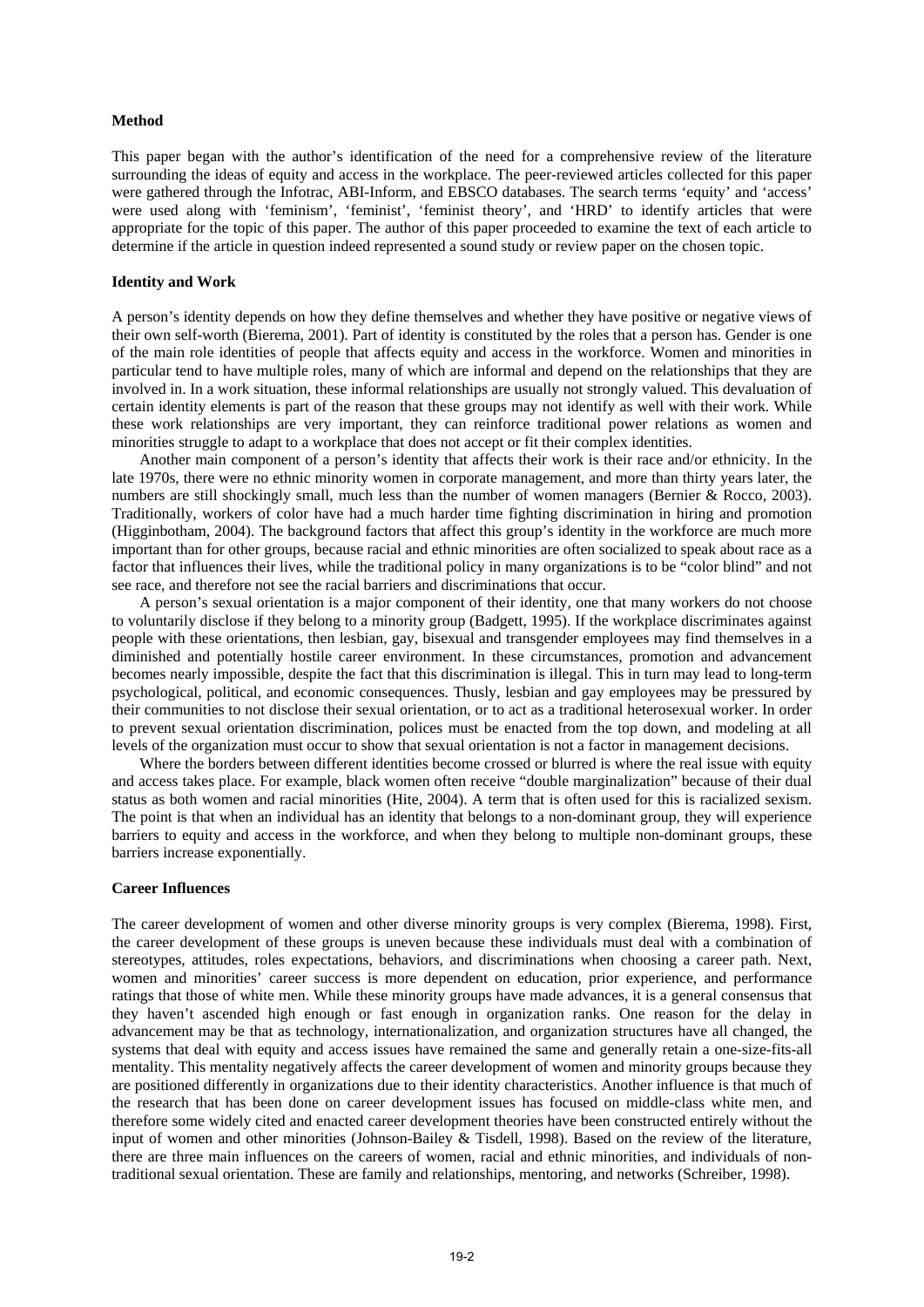#### *Family and Relationships*

As the number of minority groups entering the workforce continues to increase exponentially, it becomes important to examine how the issues of family and relationships interact with work, and more specifically, with the twin issues of equity and access. The first way in which this occurs is that family and child care responsibilities can harm employees' abilities to find and actively participate in mentoring relationship and other career building opportunities (Hansman, 1998). Women's careers can suffer if they take time off of work due to family (Hansman, 1998). Wentling states that family and relationship interactions with work are not gender issues, but rather are related to how traditional roles and responsibilities impact any employee's career (1998).

The working world does not easily combine with the worlds of family and other outside relationships (Schreiber, 1998). For minority groups, the two worlds interact and interfere with each other more than for white men. This is because men tend to view the two roles as occurring at different times and locations, while they occur simultaneously for women and minorities. Currently, over two-thirds of women with children under age six work outside of the house (US Bureau of Labor Statistics), yet these women are usually expected to make a choice between work and family. A break in employment to marry or have children can automatically be viewed as negative, and have long-lasting negative consequences on both a career and personal well-being (Schreiber, 1998). Traditional career development theories focus on a consistent and uninterrupted development. However, more holistic research has shown that these theories are not true for many women and minorities.

One of the main components of how family and relationships impact an employee's career is stress (Wentling, 1998). As employees struggle to balance their work life and their outside-of-work life, this stress can lead to a decrease in job performance and in increase in absenteeism and serious health concerns. The American Medical Association estimates that more than 80 percent of health problems in employees are in some way related to stress (Friedman, 1991). These health concerns cost organizations billions of dollars, and many HRD professionals consider these concerns to be a major issue that HRD needs to address.

One possible solution to the work-family balance is alternative work arrangements, including part-time or temporary work (Schreiber, 1998). Although these techniques are used most often by women with children, they have the potential to assist any employee who requires help with their work-life balance (Kropf, 1998). In addition to alternative work arrangements, women and minority groups also need to foster their out-of-work relationships. These relationships provide social companionship that bolsters self-esteem and relieves stress. In fact, these relationships are often powerful enough to provide happiness across all areas of an employee's life, and enable them to better balance work and family life.

Another solution to solve the in-work and out-of-work conflict is to increase benefit plans (Wentling, 1998). These flexible plans allows employees to choose a compensation package which best fits their unique needs. Wentling found that many employees will gladly take a decrease in pay in exchange for a flexible benefit plan. Certain additional services, such as education, counseling, and child and elder care services, all serve to reduce employee stress, increase productivity, and overall make employees value their workplace more. *Mentoring* 

Mentoring is often broadly defined as connecting a senior staff person to a junior staff person with the goal of career guidance and personal support (McDonald & Hite, 1998). Mentoring fosters learning and eases career transitions (Bierema, 2001). However, mentoring has also been shown as a principle reinforcer of the power relationships within organizations. In learning situations at work, some people seek out mentors regardless of age, gender, etc., while others have a hard time balancing the need for help with their independence. Informal mentoring works best in most cases, but in patriarchal organizations, this type of mentoring may be hard to find.

Having a mentor may increase a worker's self-esteem, affecting their work identity, yet research has generally shown that women and other minorities traditionally have less access to mentoring relationships (Hansman, 1998). This usually happens because of a variety of issues. First, since there tends to be a lack of senior women and minority managers in organizations, this severely decreases the chance that a rising employee will be able to find an available mentor from their identity group. Second, there are problems that exist when women are mentored by men. Kram has identified several major complications with this type of mentoring (1985). The first is that men and women tend to assume stereotypical roles when interacting with each other. Another is that men and women tend to have differing concerns about work, and therefore a cross-gender mentor relationship does not allow for these concerns to be addressed. Finally, the concern of sexual harassment may lay over any mentoring relationship that occurs between men and women. These complications can also apply when traditional-minded white men mentor racial and sexual orientation minorities.

Women of color find their mentoring issues compounded by their dual identities of gender and race (Hansman, 1998). It is especially important for employees with multiple minority status to receive mentoring, yet these are the workers who are most likely to not get the support that they need. These individuals often feel excluded from their fellow employees, and may be hesitant to initiate a mentoring relationship (Johnson-Bailey & Tisdell, 1998). When questioned, many women of color insisted that the secret to intentional career development is to seek out mentors. However, this may not be a good solution to this problem, as finding an appropriate mentor can be time-consuming, and in certain organizations, nearly impossible.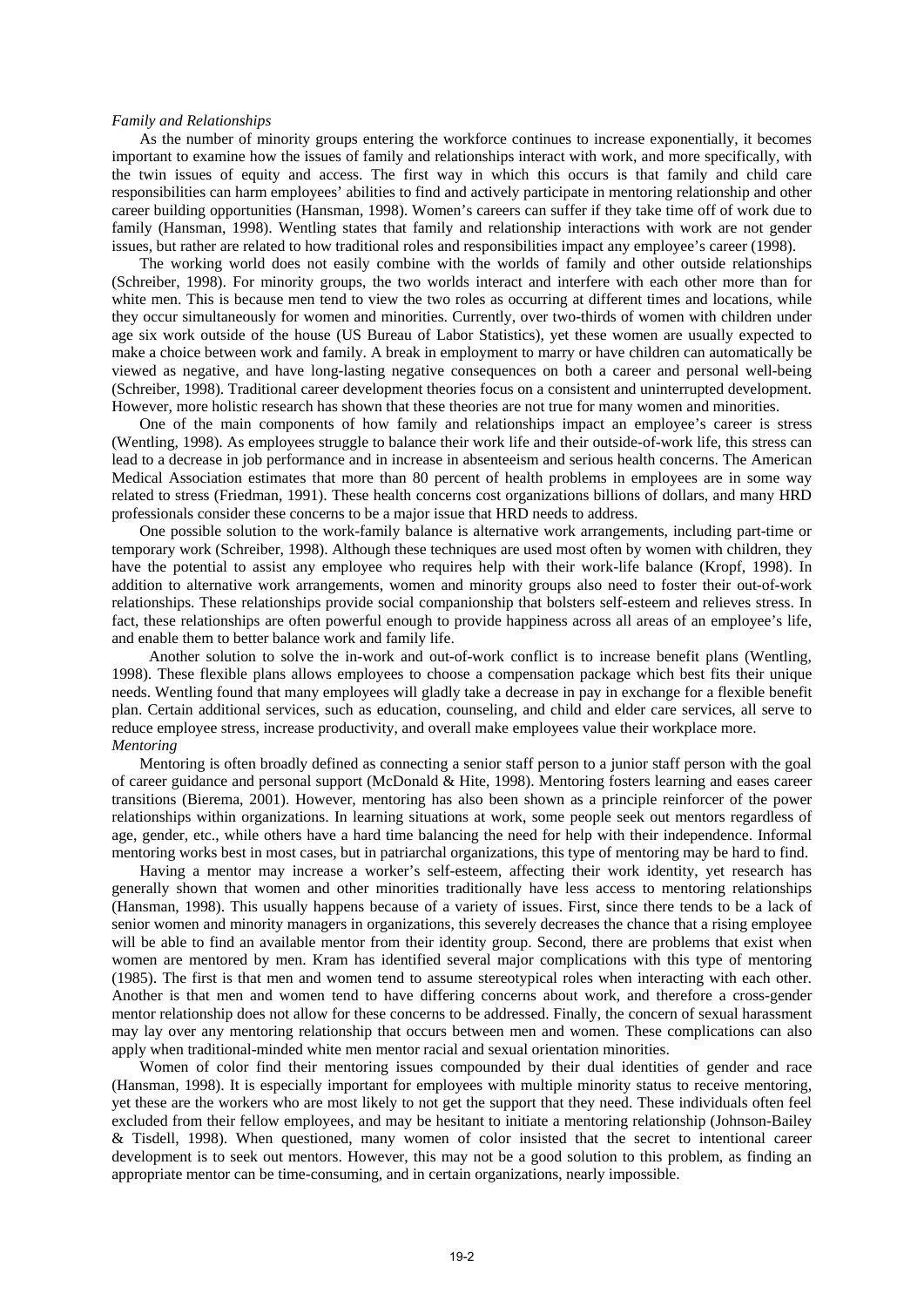#### *Networks*

Finding women among the top echelons of organizations is rare, as just slightly more than one percent of CEOs are women (Bierema, 2005). This lack of role models is one of the factors that prevent women from rising in the ranks. A key way in which women and minorities can overcome this barrier and advance through corporate ranks is through building relationships, especially social networks. Networking is the process of working together with people for the purpose of friendship and support (Travers et al., 1997). Networks create bonds between their members that glue them together and supply order, while at the same time providing opportunities for change (Powell & Smith-Doerr, 1994). Networks also act as a community of support that help disadvantaged employees guide each other into opportune career paths and help them to work in unfriendly corporate environments (Bierema, 2005). There are three main characteristics of networks: homophily, the tendency for people to interact with similar people; tie strength, and range (Brass, 1992). Historically, the strongest networks are less homophilious, have weak ties, and have a wide range. There are three recognized types of networks: professional networks, training networks, and in-company networks. These networks can be either informal or they can be formally structured and sponsored by the organization (Bierema, 2005).

All networks are useful mediums for sharing information and minimizing isolation among their members (Bierema, 2005). However, networks can also indirectly reproduce patriarchy simply by being associated with a minority group. These groups can have stigmas attached to them that erode the very reason that the network exists in the first place. If the network members worry that their involvement in the network will have dire consequences and could potentially damage their career, the network is not likely to succeed in its goals. In addition, for the network to be successful, it needs to work at changing the power relations within the organization. Without support, the network will instead reproduce these power relationships within the network and duplicate patriarchal power structures instead of forging new ones.

Another factor that influences how networks affect careers is through a concept known as "gender consciousness", which is the degree to which people and organizations recognize how gender affects privileges and opportunities (Bierema, 2005). One role of networks is to provide a location where gender consciousness can be explored. However, some women may be gender unconsciousness and believe that gender has no effect upon their behavior and treatment, while other women in the same organization recognize and note key gender differences. Since most organizations cannot be both gender conscious and gender unconsciousness, the duality of this situation is most likely due to some women's fear of recognizing that they are discriminated against. The concept of gender consciousness can also be applied to the other minority groups mentioned in this paper.

Finally, individuals' willingness to take action affects how networks influence employee's careers (Bierema, 2005). Network members who acknowledge gender inequalities but do not take action themselves usually claim that they are too tired, do not have the time or the background, or do not have the self-confidence to become a leader in enacting change. The main action of these individuals is involving other women and minorities in the network and engaging them in discussions about how to improve the workplace culture. However, without strong key members enacting change, the network is ultimately doomed to fail.

### **Barriers to Equity and Access**

Women were given the right to vote in 1920, and by 1940 more than 25 percent of all women were in the workforce. This number increased dramatically during World War II, and currently more than 60 percent of all workers are women. Even though over half of the workforce is comprised of women, and despite exceptional gains in pay, promotion, and benefits, there is still a tremendous lack of workforce equality. The government has passed numerous laws in an effort to even the playing field, including the 1991 Glass Ceiling Act, but in spite of this, less than 5 percent of women are in senior level management positions, only 1 percent up from 1900.

The term "glass ceiling" was only coined about 20 years ago (Inman, 1998). It is described as a transparent barrier that prevents women from advancing above a certain level in an organization, usually the general manager level (Powell & Butterfield, 1994). It is a barrier to women not because of their lack of ability as a group, but rather just for the fact that they are women. Surprisingly, very little empirical data has been collected on the phenomenon of the glass ceiling, especially in the field of HRD. One empirical study that was performed by Powell and Butterfield (1994) suggests that gender directly influences promotion decisions. The results of this study also suggest that when an open and systematic promotion decision making process is used, the glass ceiling can be averted. Some now consider the glass ceiling to be breakable, but only under extreme circumstances, and usually only for white women (Johnson-Bailey & Tisdell, 1998). Black women and other racial minorities often experience something called the Lucite ceiling, a ceiling that you can see through but that is so strong, you cannot break it. This ceiling, regardless of the term used for it, is often considered one of the major barriers to equity and access in organizations.

Another major barrier to equity and access is an overwhelmingly traditional male-dominated culture. Every participant in a case study about women's networks agreed that the key barrier to women's equality in the workforce is a patriarchal and resistant culture (Bierema, 2005). In an overwhelmingly male dominated and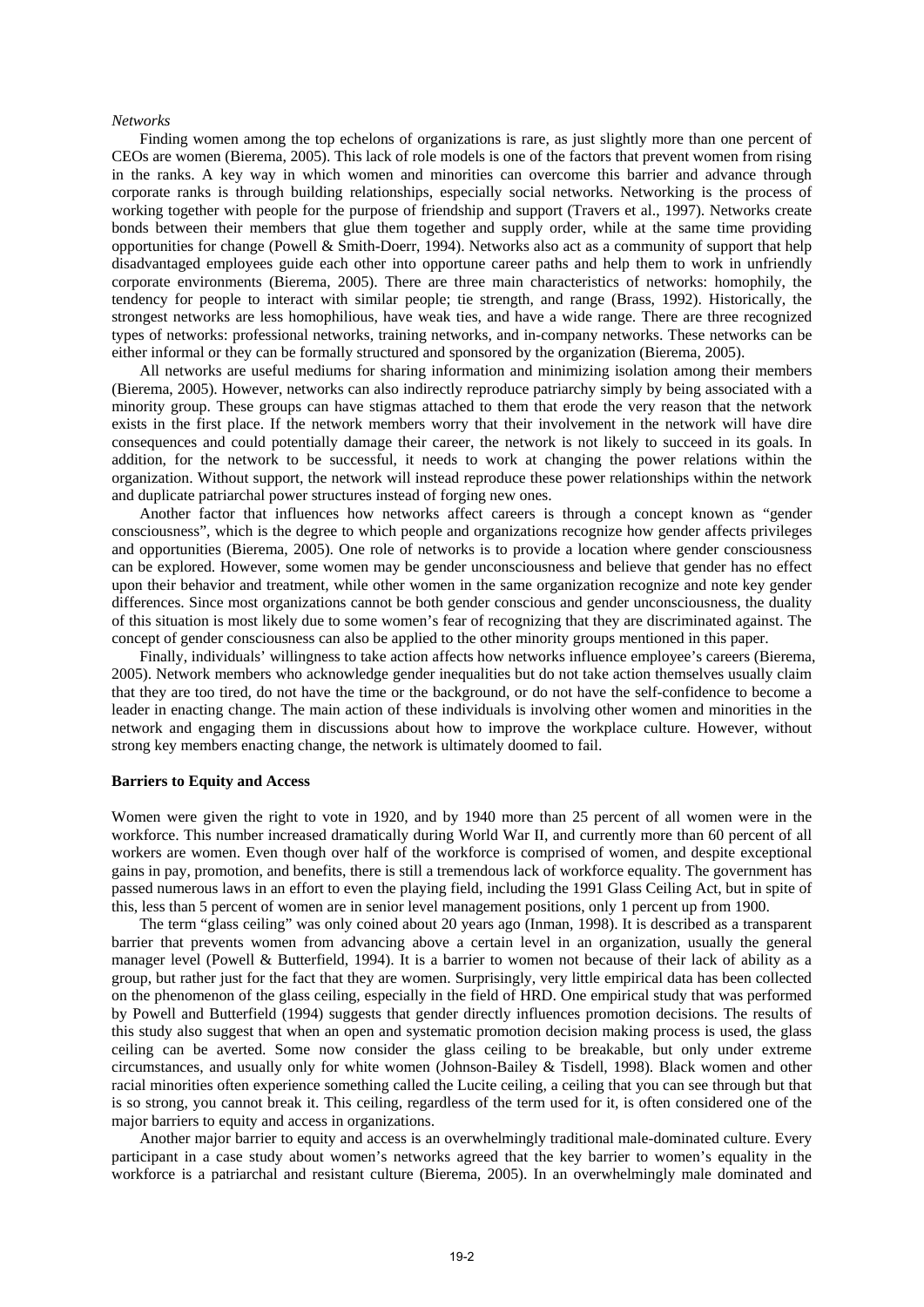orientated workplace culture, there is little awareness of diversity, and even less interest in making the organization's services and opportunities equally available and accessible to everyone.

A third major barrier to equity and access in the workplace is the issue of power and politics within the organization. Power can be defined as the ability of one group or person to control another group or person (Hathaway, 1992). Power and conflict are central features in an organization, the most significant forms of which are authority, expertise, control of rewards, coercive power, and personal power. In the environment of an organization, power is used to control equality and access to resources. Coercion in an organization leads to powerlessness, which is often made worse by powerless groups having a lack of information and support. Office power and politics are ubiquitous, and as such, groups need to recognize this fact and enact ways to reduce their powerlessness. Although most Western companies and many international ones declare themselves to be "equal opportunity employers", the fact remains that women and other minorities are still underrepresented in positions of power, are paid less, and suffer more from office politics (Lien, 2005).

Powerlessness and frustration in organizations come from three main political influences: structural barriers, behavior barriers, and accommodation and rationalization (Lien, 2005). Structural barriers result from society treating minority groups differently, the perpetuation of official and unofficial job restrictions, and unclear company policies about promotion. Behavioral barriers result from supervisors not giving minority workers autonomy and freedom to learn, exploiting those with less experience, not utilizing the worker to the full extent of their talents, and giving credit for work done by minority workers to other workers. Unfortunately, the worst power and politics barrier to the advancement of minority workers is often themselves. Many workers need job experience, and so they assimilate into the environment: it becomes easier to accept and rationalize staying and working in a patriarchal-dominated environment then taking a risk and trying to find other more equal work that, especially in international contexts, may simply not exist.

Another way in which traditional male-dominated power is perpetuated in organizations is through trade unions (Lundy, 1998). Unions grew throughout the 1960s and 70s and provided much needed minority involvement and leadership in areas of work concerns, such as equal pay and parental leave time. However, the glass ceiling also existed in the union organizations, and women and minorities were not achieving leadership positions despite their overwhelming majority in membership. In the late 1990s, the number of top union officers who were women or minorities hovered at just 10 percent (US Bureau of Labor Statistics). The reason for this low number is that the personnel selection politics that are prevalent in organizations are also prevalent in the unions, which prevents women and minorities from gaining leadership positions (Lundy, 1998). A way to counteract this trend is through education and training programs based within the union. Through these, women and minority union members can develop leadership skills, which help them rise in the union ranks. However, union participation takes time, and many minority union members say that outside pressures, such as family and relationships, outweigh any perceived benefits of holding a high position within the union. Because of this, any interventions that strive to include women or minorities in the upper echelons of unions need to include plans that holistically incorporate all aspects of employees' lives.

### **Role of Human Resource Development**

Why should HR researchers and practitioners care about this issue? The answer is that the function of HRD in organizations is to maximize the potential of all employees for the betterment of the entire organization (McDonald & Hite, 1998). As the workforce becomes increasingly global due to technology, organizations become more diverse places to work. However, the hiring, promotion, and support of diverse individuals has not kept up with the speed at which organizations are diversifying. As the developmental unit of an organization, HRD is perfectly positioned to bring awareness to and advocate for the equity and access of minority groups. It needs to expand its traditional roles by adopting a feminist perspective and enacting change because the issues of equity and access are both an individual career and a larger organizational development issue. HRD has an especially important role in trade unions, since HRD is apt at seeing both the bottom line and the holistic humanistic aspects of their work influences (Lundy, 1998). Trade unions could benefit from this holistic perspective, since it would allow them to engage in non-traditional organization practices and promote union members of diverse backgrounds. HRD's main role in the union relationship would be to teach equity and access to the trade union members, and to promote fair promotion and education opportunities.

One key role of HRD is a recognition of the need to be critical of where its theories and literature have developed from, and how this influences the current and future roles of HRD (Fenwick, 2005). HRD researchers and practitioners must remain attentive to the issues of voice and equity because it is within their power to manipulate how these issues affect the workforce. Historically, HRD has looked askew at social justice issues and the experience of women and other diverse minority groups. Feminist theory calls for a new role of the field which focuses on declaring new strategies that address the issues of equity and access in organizations.

# **Implications for HRD Research and Practice**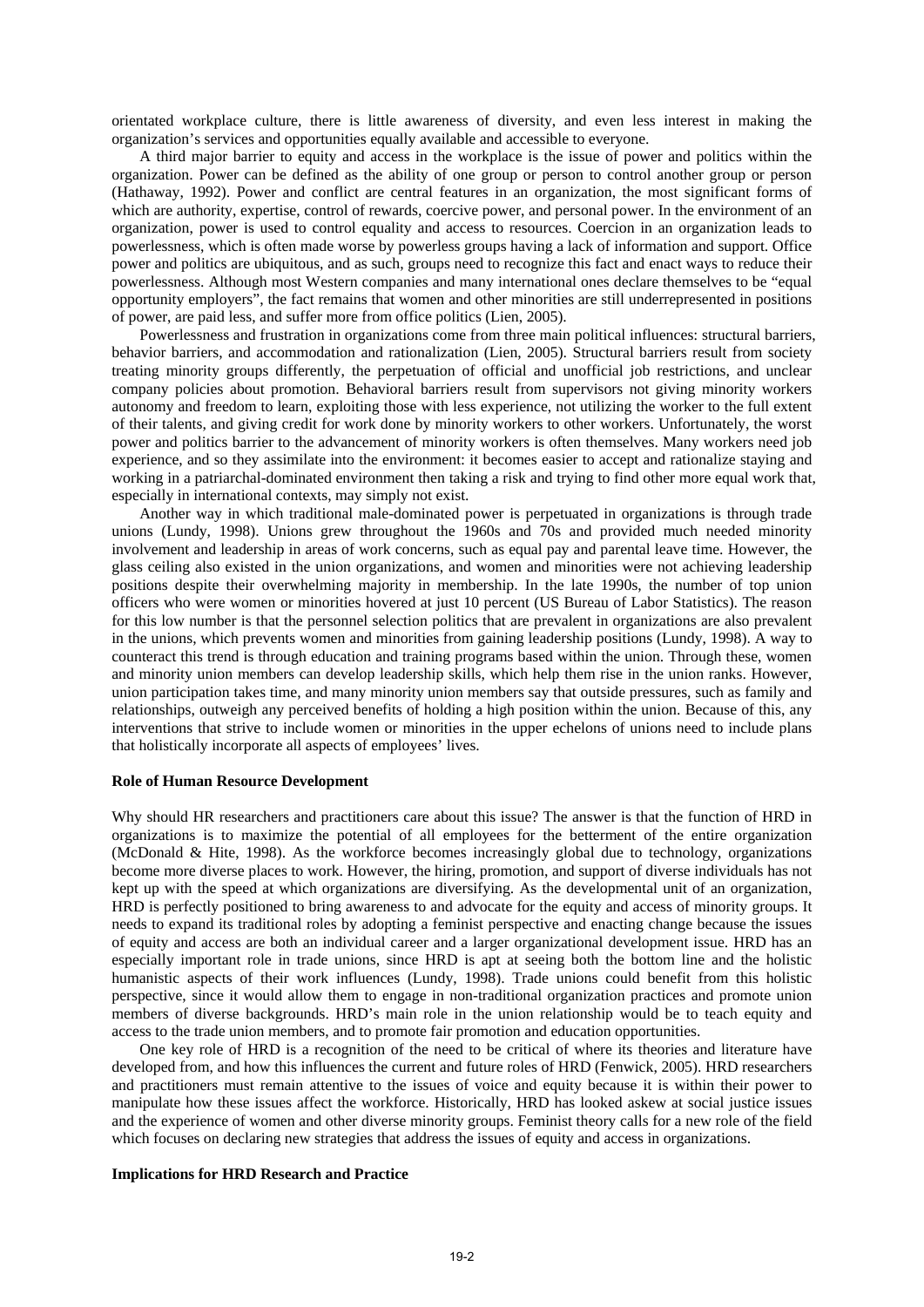The first thing that HRD researchers need to accept is that much of the traditional literature upon which work theories are built is based on research conducted almost entirely upon middle-aged white men (Johnson-Bailey & Tisdell, 1998). Feminist theory tells us to reexamine our basic theories about adult education to ensure that they take into account multiple perspectives, and that they strive for equity in their data gathering methods. While women and other minority groups should have equal access in organizations, it is just as important for them to have equal access to research studies, especially when these studies will be used to build theories that influence how minorities are treated within organizations. Because of this, the field of HRD requires more research and literature that takes a holistic, feminist approach to these diversity issues and the topics of equity and access. The field will also be in the critical role of developing holistic and flexible theories and tools that can be utilized in the changing environments of organizations.

Another important issue that HRD researchers should be focusing on is the phenomenon of the glass ceiling (Bierema, 2001). Although it is considered to be a critical component of HRD research, very little empirical work has been done on this concept (Powell & Butterfield, 1994). HRD educators need to take it upon themselves to examine this issue in full. One roadblock that the field might encounter is skepticism about gender inequalities, because examination of gender roles is usually frowned upon (Bierema, 2001). However, with the changing environment of work, there is a need for this kind of research. Research on the glass ceiling would begin by first examining how overall promotional decisions are made, and then narrowing the focus to advancement by gender, racial, and sexual orientation minorities. HRD practitioners can also affect the glass ceiling phenomenon by advocating for and helping to implement open and systematic promotion processes so that advancement is based on skill and experience, not demographics. Developing the organization so that decision makers assume accountability for their actions is another role that practitioners must make.

One thing that entire HRD departments can do is specifically include information, and even entire classes, regarding how different identities affect a person's work life (Johnson-Bailey & Tisdell, 1998). A recent study by Bierema and Storberg-Walker found that a widely used HRD classroom text contained no references to gender, race, or sexuality (2007). It is important for HRD classes to emphasize that demographic information such as gender, ethnicity, and sexual orientation are in fact key identity components, Another important issue for HRD departments to address in their courses is the issue of power and politics. These topics are often glossed over or not discussed at all in many HRD curriculums, while feminist theory tells us that these issues should be at the forefront of how we examine HRD theory and practice.

The field of HRD may soon find itself on the front line of fighting for equity and access in organizations, because it will be up to the scholars and practitioners to expand the research in the field and ensure that change is enacted. These educators must take care to foster women and minorities' self-exploration and assessment of their work context (Bierema, 2001). They must also take care to critically examine the current career development literature and teach those topics which are holistic in nature. Finally, they must work to combine and update holistic theories to create new and innovative career development models. Finally, research must continue to be done on women, minorities, and all disadvantaged groups, and these worker's experiences must be built into all of the components of HRD theory and practice.

As organizations change, the concept of the straight and true career path is fading away (McDonald & Hite, 1998). The career planning aspect of HRD practitioners' work has changed to a more entrepreneurial, nonlinear approach in which the practitioner must employ flexible and broad-based criteria for career success. This broad sweeping approach may not be the answer for minority groups because, due their traditional lack of inclusion in career advancement activities, these groups may need special career planning guidance to update their skills and to help them reassess their career goals. Organizations must be developed to take on a more inclusive mentality about career planning, with emphasis on the fact that identical planning will not work for all employees.

When working with minority groups in career development, HRD practitioners must consider alternative work arrangements, such as flexible scheduling, telecommuting, working from home using technology, or entrepreneurial activities (Schreiber, 1998). These arrangements allow workers to seek balance among their work, their families, and their outside relationships. While traditionally these alternatives have been viewed skeptically, appreciation for them has grown as the working world becomes increasingly diverse. In order to help employees succeed in part-time arrangements, HRD practitioners must ensure that these employees' supervisors are also well-versed in success strategies (Kropf, 1998). These employees need a strong support network, including good supervisors who can direct them to the proper career opportunities. These supervisors should also help the employees focus on work and productivity. Most importantly, however, the employees should focus on using effective communication about the standards that are expected of them, and ensure that they continue to demonstrate hard work and commitment to their career while remaining flexible and adaptable in their work schedules.

Another way in which HRD practitioners can help to implement equity and access is through formal mentoring programs that include group mentoring where members of the group belong to minority identities (McDonald & Hite, 1998). These mentoring programs can be the first step along the path to changing the overall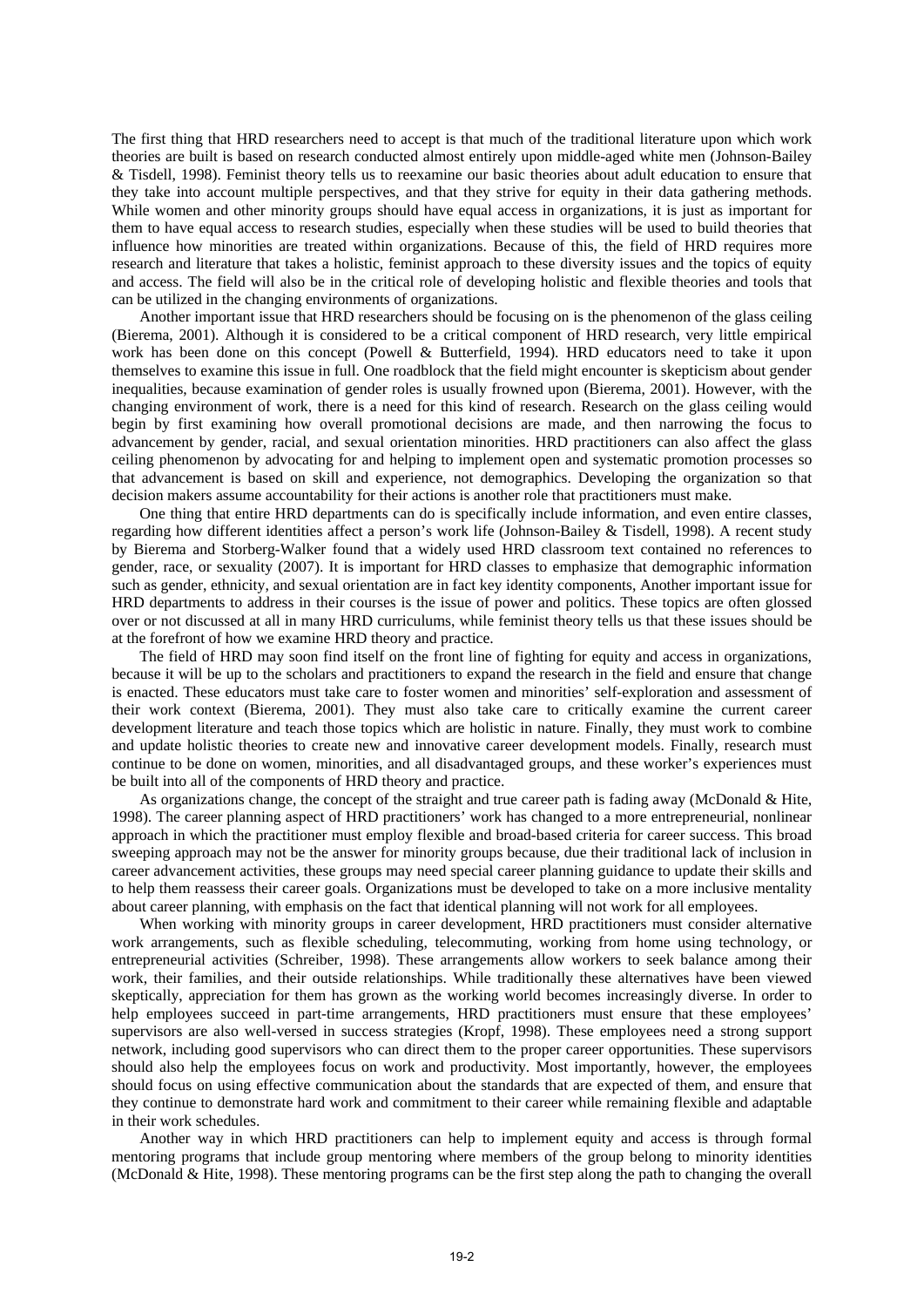culture of the organization by working to eliminate the barriers to equity and access (Bierema, 1998). This will in turn alter the structure of the organization to become more supportive of women and minority groups. The politics in the organization will also gradually change as the culture evolves, and will begin to reflect familyfriendly practices and an equal and fair reward system.

Minority groups can also receive equal access and advancement through training opportunities which are implemented by HRD practitioners. This formal training may in turn lead to promotions (McDonald & Hite, 1998). Larwood and Wood (1995) found that women usually want additional training about such topics as the organization's culture, how to network, and how to work around the power and political relationships that exist. Some proponents of the training solution insist that single-gender training programs are the best way to go about equalizing the genders and minorities in the workforce. However, opponents suggest that adult education environments tend to perpetuate power relationships, and formal training would reinforce the dominate culture of the organization. Due to these conflicting opinions, practitioners must be careful before enacting training as an overarching solution, especially since the training needs of various employees will be different depending on the organization and the individual employees in question.

Informal learning can be considered the most important activity that HRD practitioners must engage in in order for minority groups to receive equity in the workplace and access to all available support and opportunities (McDonald & Hite, 1998). Women and other minorities often report that their success in reaching the upper echelons of an organization comes from taking a chance and performing outstandingly in a risky task. These tasks need to be highly visible, and usually involve multiple job functions. However, in organizations, these opportunities are few and far between, and there is always the chance that an employee will fail at this task, thus setting back his or her career. One way to counteract this phenomenon is through informal learning. HRD can provide this learning through developing job rotations. These enable employees to gain multiple skills while on the job. Informal learning, along with mentoring and workplace networks, can give minority groups the skills they need to take high-risk opportunities when they arise, but the ultimate goal of these interventions would be to ensure equity so that employees do not have to take these risks as the only way to further their careers.

One way in which the HRD field in general can address the issues of equity and access for women and minority workers is to take a pragmatic approach to research and practice (Fenwick, 2005). This approach would allow HRD to remain flexible and responsive to changes and different circumstances. In a world of everincreasing change and interconnectedness, the new pragmatic HRD would remain strong yet flexible in its various roles. One barrier to this role is that HRD does not often have the power to drive change. Rather, the field often finds itself taking a supportive role, in which its voice may or may not be heard. To help researchers and practitioners counter this, the field needs to focus on achieving small wins that challenge traditional inequalities, and bring forth change without risking individual jobs and well-being. These projects, often referred to micro-emancipatory actions, work by allowing HRD to take on an activist role without attempting radical transformations that could potentially backfire and do more harm than good. The forerunners of social action in the field of HRD, such as the feminists, are finding that these micro-emancipatory actions are extremely beneficial for both the workers in an organization, and for HRD itself.

One final factor that HRD researchers and practitioners must take into consideration is the fact that we must critically examine ourselves for any hidden biases regarding gender, race, and sexual orientation, and how these factors might impact our research and practice on the issues of equity and access. If an HRD individual tries to enact equity or give everyone equal access while they themselves harbor stereotypes, then these HRD interventions are likely to fail. It is only once we have enacted equity and access within ourselves that we can enact them within organizations.

# **Conclusion**

Women and other minorities are striving to succeed in their chosen professionals. Often, however, they find themselves held back by dominant patriarchal cultures and barriers that are based on stereotypes and unfair traditions. If organizations are truly striving for equity and access within their ranks, then change must be enacted so that all employees have equal chances to advance and to be rewarded for their work. The field of HRD can help in this progression towards equality by first focusing on change within itself as a field, and then expanding this change in organizations through an innovative use of training, mentoring, informal learning, and organizational development. Feminist theory can act as a guide upon this journey by providing the steps through which HRD can pragmatically update its theories and practices to a more holistic grounding, and by serving as the voice through which social change can be enacted.

### **References**

Badgett, M. (1995). The wage effects of sexual orientation discrimination. *Industrial and Labor Relations Review, 48*(4), 726-739.